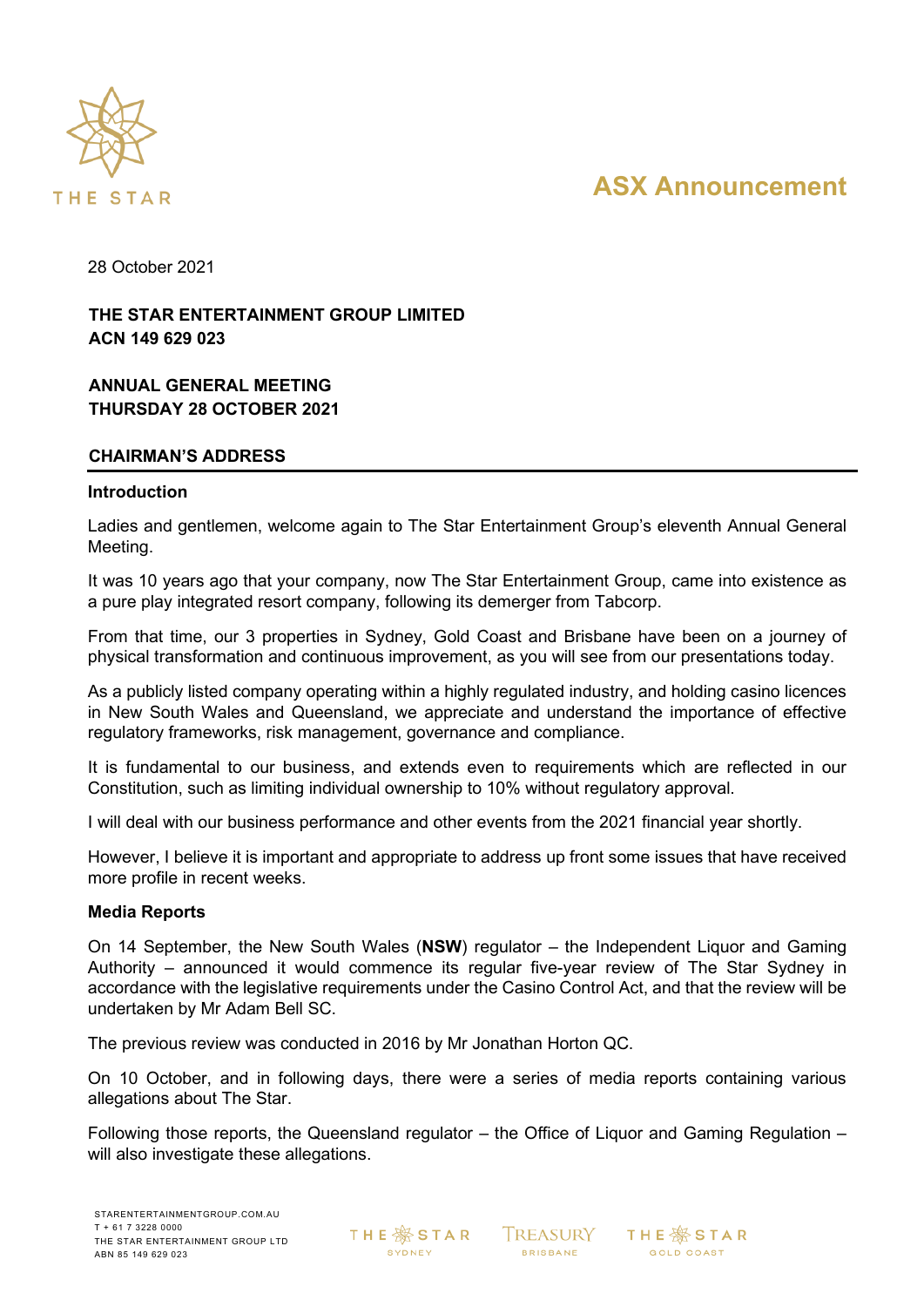The Star issued two ASX Releases in the wake of these media stories.

In the first, on 11 October, The Star said it was concerned by a number of assertions within the media reports that it considers misleading.

The second release on 12 October dealt specifically with media reports asserting that reports prepared for The Star by KPMG in 2018 in relation to an independent AML Program review were kept secret and not adequately acted on.

As noted in the release, those assertions are incorrect.

For context, the Anti Money Laundering (**AML**) legislation provides for regulated entities, such as The Star, to conduct periodic independent reviews of their AML Programs.

This provides a regular cycle of review activity directed toward continuous improvement in what is a complex and evolving area.

Independent Review reports are expected to make recommendations for improvement, even where controls are adequate. These reviews are not generally published or otherwise made public – for very sound reasons.

The 2018 review made a number of specific recommendations that The Star could implement to more effectively identify, manage and mitigate money laundering risks.

The Star initiated a program to address all recommendations from the review. That program of work was conducted from mid-2018 to early 2020.

The most recent regular independent review of The Star's AML program was commenced in late 2020.

The first stage of this review was completed in July 2021, and all recommendations are being adopted by The Star, consistent with previous practice.

The reviewer's findings included that, in their opinion, the AML program complies and has been effectively implemented.

There have been other allegations in various media reports concerning various individuals.

As you would appreciate, we are not able to comment publicly on individuals.

However, we can comment on steps we have taken for continuous improvement in not only the area of AML but also Responsible Gambling and other key operational practices across the Group.

Our focus on continuous improvement must, and will, continue as the external market continues to evolve and factors such as technology present new opportunities and challenges for our business.

Our CEO and Managing Director, Matt Bekier, will take you through some of these initiatives and investments in more detail shortly.

However, it is also worth noting that The Star Sydney has in excess of 3,500 CCTV cameras and more than 6,400 are in operation across the Group.

We have over 400 personnel in our security, surveillance and investigations teams.

Facial recognition technology has been installed in Sydney and is planned for roll out in Queensland.

We also rely on our long standing, working relationships with law enforcement agencies and assist them in their enquiries and investigations.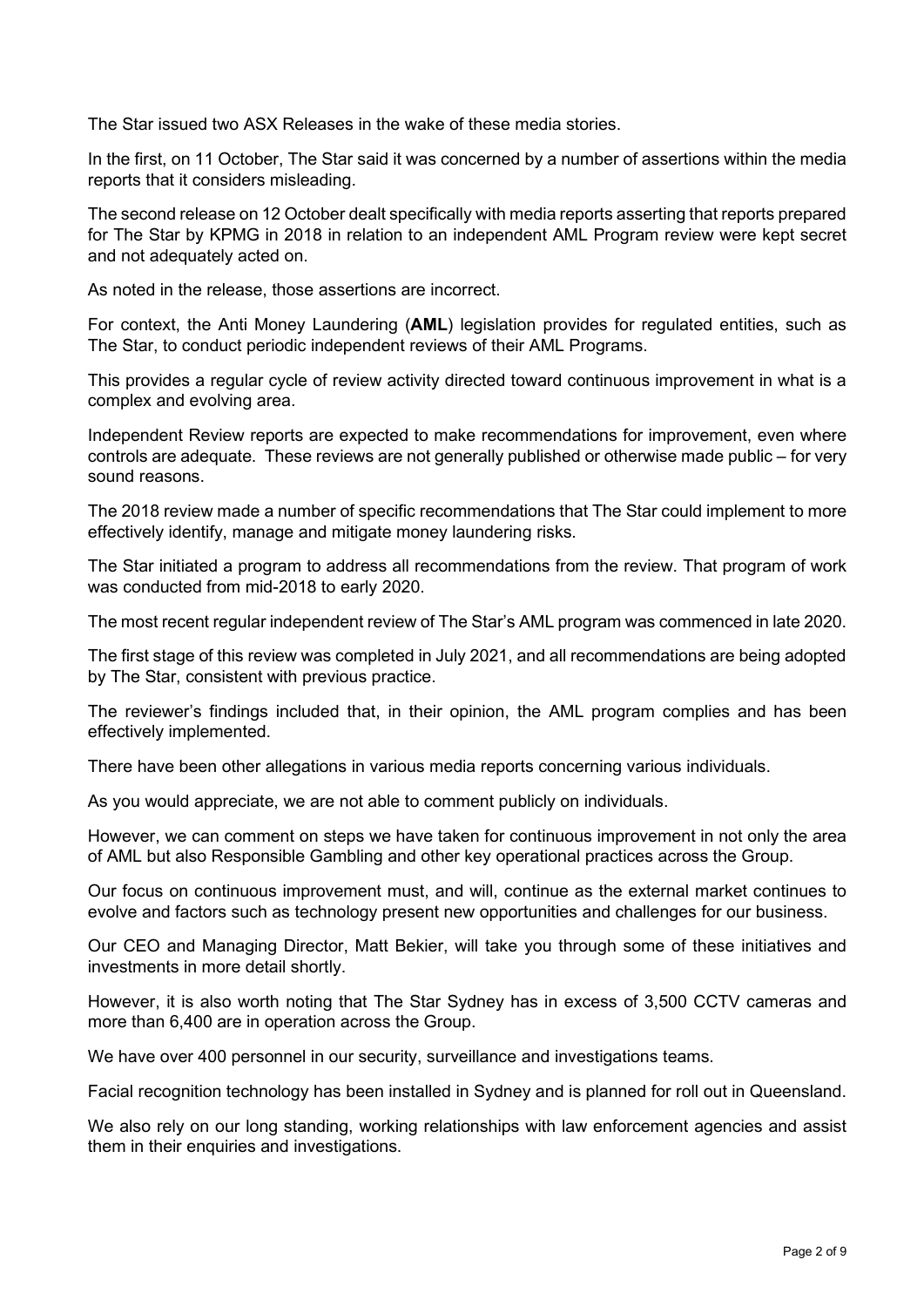I want to make it clear – The Star is committed to a culture of compliance and to the extent improvements in controls or practices are identified, we will act on them.

Given the review by Mr Bell SC is underway it would not be appropriate to comment further on the matters that will properly be considered in that process, but – again – we will co-operate fully with all regulatory processes.

## **Regulatory Reform**

The Star has a strong risk and compliance model in place. Risk and compliance governance is a critical enabler of the company's operations across all of our properties.

The board and its respective committees play an important role in assessing the appropriateness of systems and processes, and overseeing and addressing areas of improvement, as the Group strives for continuous improvement.

The Star also recognises that regulation is fundamental to the operation of casinos and I want to share with you today some of the observations we made in a written submission to the Bergin Inquiry.

The Star acknowledged that specific areas of casino businesses will be subject to higher levels of regulatory scrutiny because of the associated risk.

It is therefore important to have an appropriate and effective regulatory framework in place to minimise potential issues.

We favour an enhanced regulatory regime because it will ultimately prove beneficial for the industry and all stakeholders, including investors.

We supported this and suggested it could be best achieved by re-establishing an independent, dedicated casino regulator in NSW with the necessary framework to address current challenges including a new and highly competitive two-casino environment.

We are therefore supportive of the recommendations from the Bergin Inquiry, accepted by the NSW Government regarding re-establishing a specialist regulator.

While determining an appropriate level of regulatory control or oversight remains a matter for governments, The Star is proud of its strong history of compliance in NSW and Queensland, and we remain committed to working closely with both State and Federal regulators.

As mentioned earlier, the regular five-yearly review of The Star Sydney is underway and, as announced last week, components of the review will now be held in public in March 2022, with the review report due by 30 June 2022.

The Star welcomes the opportunity to fully co-operate with the review, in all manner required by Mr Bell SC, and we will continue to comply with all aspects of the review.

We also acknowledge the concerns that some shareholders will rightly have regarding the impacts of these developments on our share price.

We are committed to keeping shareholders updated and we remain steadfast in our belief that we are operating a well-governed and sustainable business that will create value for shareholders.

## **Tourism & Development**

Turning to growth initiatives, we remain focused on projects including the world-class multi-billiondollar Queen's Wharf Brisbane integrated resort due to open in the first half of 2023, and our Gold Coast masterplan.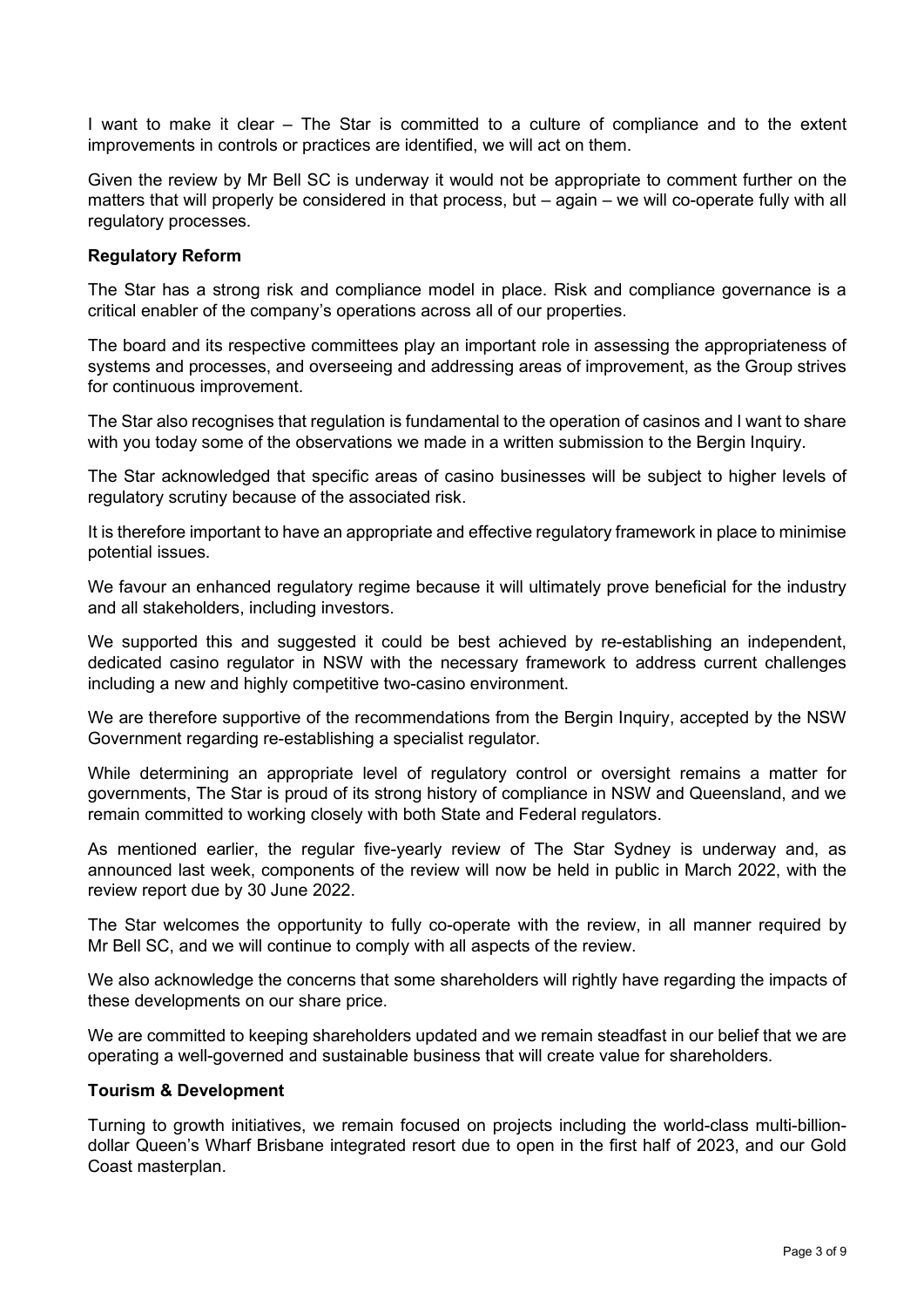We are extremely confident about the future of Australia's tourism industry – on both a domestic and international basis – when border restrictions are eventually eased.

We are even more excited about the future of South East Queensland specifically.

The announcement in July that Brisbane will host the 2032 Olympic Games is a significant opportunity to drive increased global awareness, fast-tracked infrastructure, and additional investment across the region.

The Olympics offer South-East Queensland (**SEQ**) and Queensland more broadly a 10-year "Green and Gold runway", and a 10-year legacy to follow.

The tourism and jobs growth potential for Queensland will be substantial – and so important in the years following the COVID-19 pandemic.

There will be exciting supply chain opportunities for businesses right across Brisbane and the State.

The Star Entertainment Group and its partners are committed to Queensland's tourism future and our long-term investment strategy will soon be moving to an operational phase across joint venture projects in both Brisbane and the Gold Coast.

The Queen's Wharf development will be transformational for Brisbane and on the Gold Coast we have two additional hotel and apartment towers under construction right now, all part of a \$2 billion-plus masterplan.

## **COVID-19 Recovery**

As I outlined in the 2021 Annual Report, the COVID-19 pandemic has had a debilitating impact on the tourism, hospitality and entertainment sector.

The pain has been experienced more broadly, of course.

So many individuals and businesses – small, medium and large – have experienced considerable disruption and dislocation since the emergence and identification of COVID-19 in early 2020.

But we do need to look forward. Look forward with confidence and optimism.

Vaccination rates in Australia are on the rise and restrictions are easing or preparing to ease across various jurisdictions.

In NSW, the double dose vaccination rate is now well past 80%.

It is encouraging of course that The Star Sydney reopened this month on 11 October after being closed since 25 June.

For more than three months we were unable to trade.

It was difficult for the business, and clearly it was incredibly difficult for our staff.

In FY2020, we had the unenviable task of temporarily standing down more than 95% of what was a 9,000-strong workforce in Sydney and Queensland.

During FY2021, our team members had to continue living through the uncertainty that COVID-related restrictions placed on our operations.

Their resilience and commitment to our vision of becoming Australia's leading integrated resort operator is acknowledged and greatly appreciated.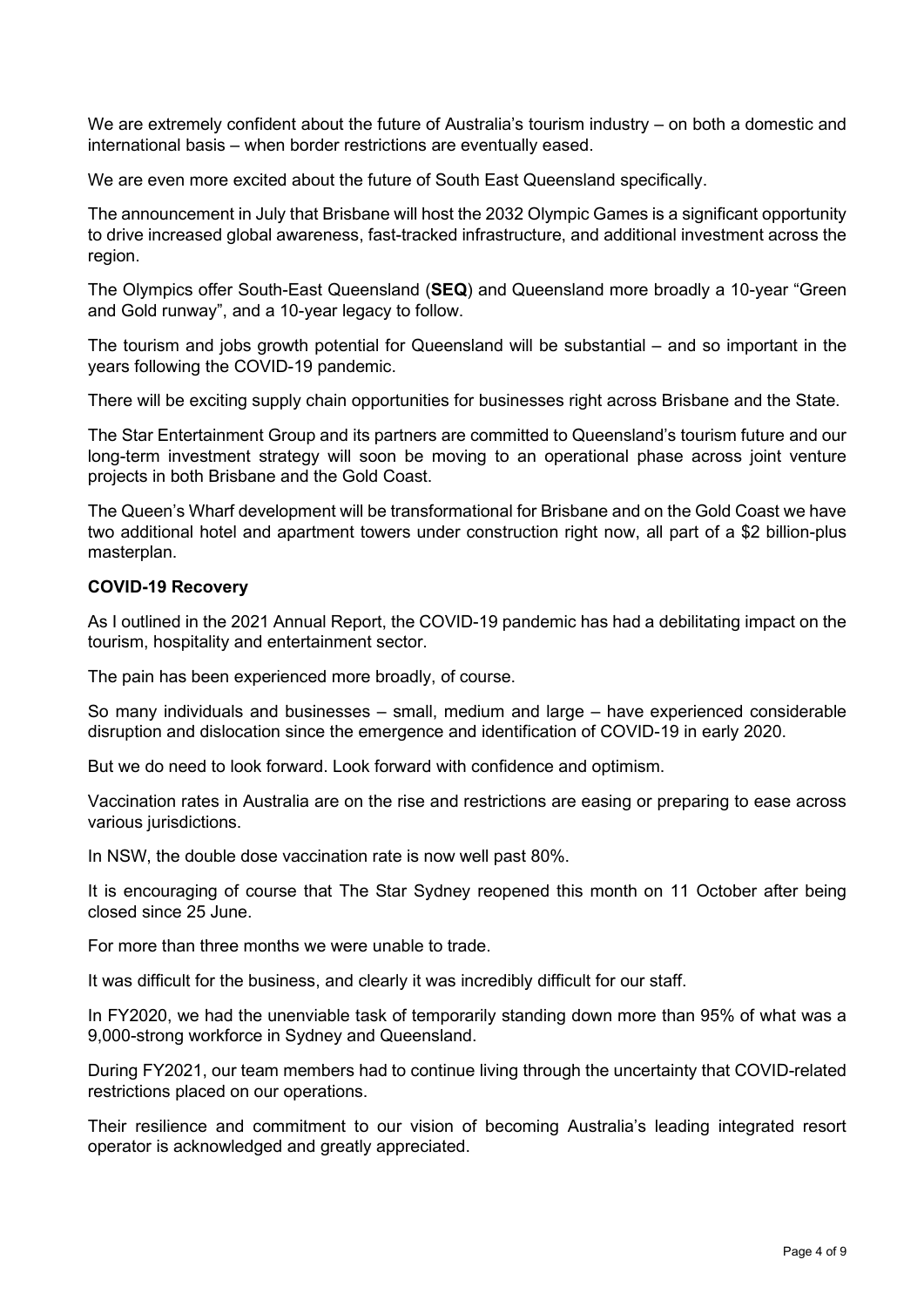## **Financial Results**

Moving to the 2021 financial year results, and despite ongoing COVID-related operating restrictions – including the forced shutdown of our properties in Sydney and Queensland at various times, and extended border closures – we delivered a sound performance in the context of these significant business impacts.

Normalised EBITDA of \$430 million was flat on pcp, and normalised NPAT of \$116 million was down 5%.

Statutory EBITDA was \$427 million – up 51% – and statutory NPAT was \$58 million. This compared with a loss of \$95 million after tax in FY2020.

The Star also remains committed to maintaining a balance sheet that positions the Group for the post COVID-19 recovery.

As you would be aware, the Board did not declare a final dividend for FY2021 given the continuing impacts of COVID-19 on the business and, consistent with the June 2020 covenant waiver, cash dividends cannot be paid until gearing is below 2.5 times.

In terms of the performance of our properties, our Queensland business deserves special mention.

Matt will speak in more detail to the results achieved in Gold Coast and in Brisbane.

But the fact we delivered record earnings in a couple of areas is particularly noteworthy.

The Group continued executing its strategy exceptionally well in the context of the extraordinary COVID-19 related challenges.

The fundamental earnings prospects for The Star's domestic business remain attractive and they are underpinned by valuable long-term licences in compelling locations.

Importantly, as mentioned earlier, the transformation of our Queensland properties into globally competitive entertainment destinations is nearing completion.

I would now like to call on our Managing Director and CEO Matt Bekier.

## **MANAGING DIRECTOR AND CEO'S ADDRESS**

## **Introduction**

Thank you John, and welcome everyone.

As the Chairman outlined, I will provide an overview of last year and go into further detail on our efforts in the areas of Anti Money Laundering and Responsible Gambling.

But it would be remiss if my address today did not initially focus on the 8,000 team members of The Star.

In the Annual Report, I have referenced their commitment to excellence, to "doing the right thing", and acting in a collaborative manner that is the essence of true teamwork – these characteristics are among our core values.

Even more impressive has been the extraordinary agility and enthusiasm our team have shown in the face of on-again, off-again operations that have continued to be impacted by the COVID-19 pandemic.

We have – due to too much practice unfortunately – become incredibly proficient at closing properties then moving quickly and efficiently to safely reopen them when the opportunity presents.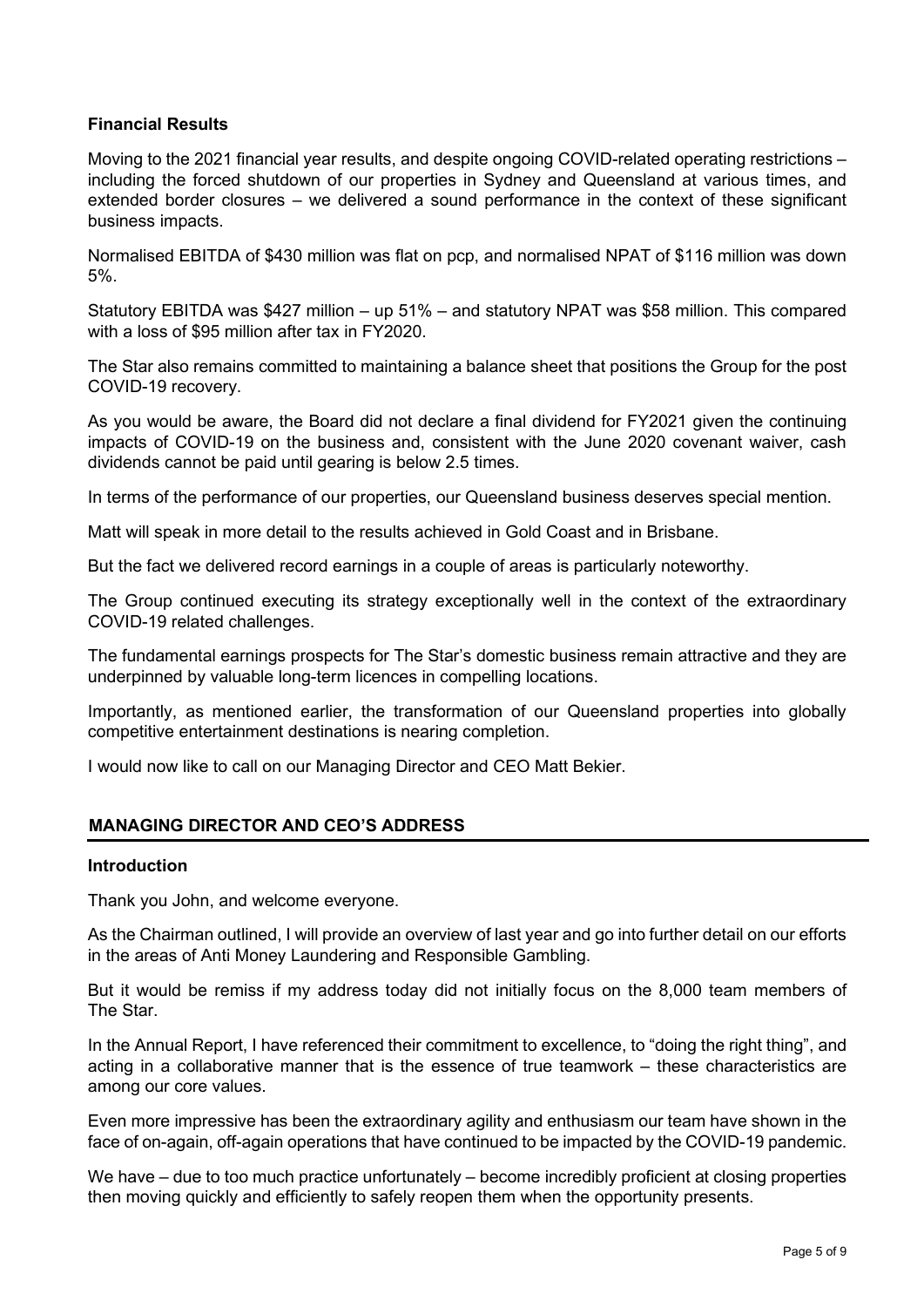I would like to extend my gratitude and thanks to a workforce that has dealt with those issues so professionally.

These have been uncertain times, with financial concerns uppermost in the minds of many.

The Federal Government's JobKeeper program ended in March 2021 and a further Government program providing direct payments to workers on reduced hours was later installed.

In an effort to further assist our staff, The Star introduced top up payments to team members who were stood down or had to work reduced hours.

In FY2021 The Star received \$88 million under the JobKeeper program and every dollar was used for the purpose the Government intended.

Payments flowed directly to team members or were used to return team members to their roles – which would otherwise not have been viable.

The Star's business has been significantly impacted by COVID-19.

Across FY2020 and FY2021, The Star has made a combined net loss after tax of \$37 million.

In the previous two years – when unaffected by COVID – the aggregate net profit after tax was \$346 million.

## **Financial Results**

Despite these significant headwinds, our business has shown an ability to weather the COVID-19 storm.

Normalised Group revenue in FY2021 was \$1.56 billion and there were exceptional results achieved at our Queensland properties in the second half of the financial year, despite closures and ongoing restrictions.

EBITDA for the Queensland properties increased 48% on pcp to \$226 million.

The Gold Coast delivered record domestic earnings and strong revenue growth – domestic gaming revenue at the Gold Coast was up 18% in the second half of FY2021 compared to the same pre-COVID period in 2019.

The strong results in the Gold Coast follow a significant transformation of the property in recent years and underline the very attractive opportunity the group has in SEQ.

At the same time, cost control across the Group was a key priority.

Operating expenses were down 11% on pcp to \$740 million and down 30% on 2019.

Net debt was reduced by \$211 million, and Capex was down 63% to \$89 million.

We continued to pursue our capital light strategy, and were able to announce the sale and partial leaseback of the Treasury Brisbane buildings for \$248 million earlier in the week.

We are also exploring the potential for a sale and leaseback, or similar transaction, of The Star Sydney property.

## **FY2021 Achievements**

While we dealt with shutdowns and operating restrictions, we remained active with our development pipeline and by pursuing other growth and improvement opportunities. At Queen's Wharf Brisbane, more than 90% of project costs are now under lump sum terms and we announced during FY2021 a lease agreement with DFS for around 6,000 square metres of luxury retail floor space.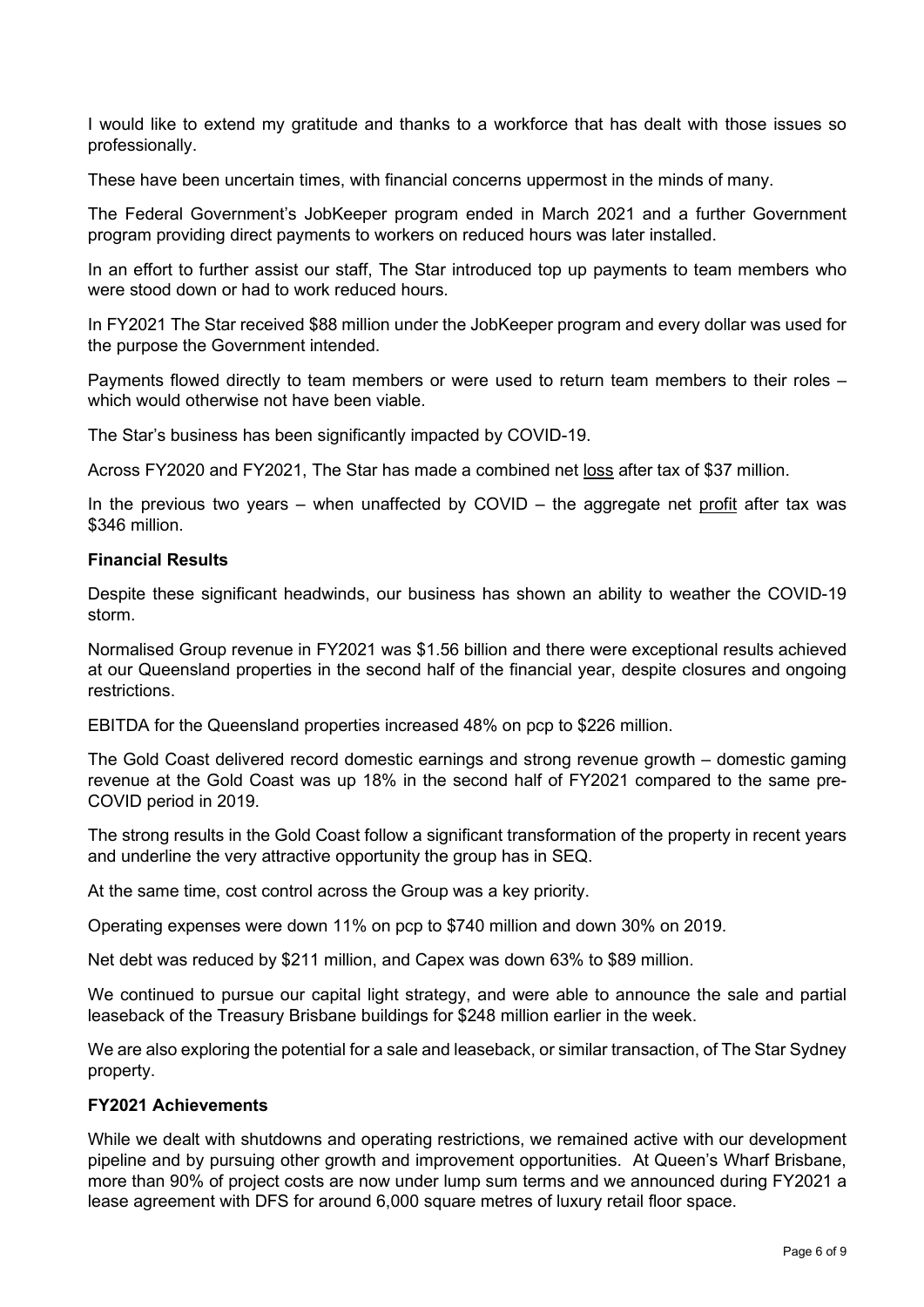At the Gold Coast, construction of the Dorsett hotel and residences tower is nearing completion with opening planned for December.

We have commenced work on the next tower which will house apartments as well as a five-star international brand hotel which we expect to open in FY2025.

At The Star Sydney, the 2021 financial year saw several key projects launched, to refresh and renew venues and team facilities.

In July 2020, The Star opened its expanded and improved Sovereign private gaming room.

The Darling hotel also received a Forbes five-star rating for the fifth consecutive year.

Plans for additional development at Pyrmont also continued to progress through the NSW Government's Pyrmont Peninsula Place Strategy.

We expect that our masterplan, including a hotel only tower and a mixed-use tower, will go on exhibition soon.

The NSW Government also announced in June that a new metro railway station will be built at Pyrmont as part of the Sydney Metro West project.

This will be a major connectivity boost for Pyrmont, significantly improving accessibility to the area for the rest of Sydney.

In August 2021, we announced the NSW Government had agreed to commence formal negotiations with The Star in relation to our proposal to increase the number of gaming machines permitted to be operated at The Star Sydney.

The Star Sydney is currently permitted to operate 1,500 gaming machines.

This represents 1.6% of the total number of gaming machines in the state, and well below the number permitted in other capital cities.

Under The Star's proposal there would be an overall reduction in the number of gaming machines in the State due to the forfeiture of some of the gaming machine licences acquired.

The Star has also announced it is exploring the prospect for two new theatres at The Star Sydney.

The Star also launched its first standalone Sustainability Report for FY2021 where detailed disclosures and performance reporting can be found.

Targets outlined in the Sustainability Report include The Star to have net zero carbon emissions by 2030 for its wholly owned and operated assets.

## **Continuous Improvement**

As the Chairman outlined, we place the highest priority on ensuring we operate a well-governed and sustainable business for our shareholders, team members and customers.

In an industry that is rapidly evolving, it is important this focus continues so we are well positioned to respond to the opportunities and inevitable challenges our business will face given the industry we operate in.

I would now like to give you a better understanding of our ongoing commitment to compliance and continuous improvement across the Group's operations and processes.

To do so, let me take you through some of the initiatives and technology investments we have made in key areas such as our Anti Money Laundering and Counter Terrorism Financing program, and Responsible Gambling.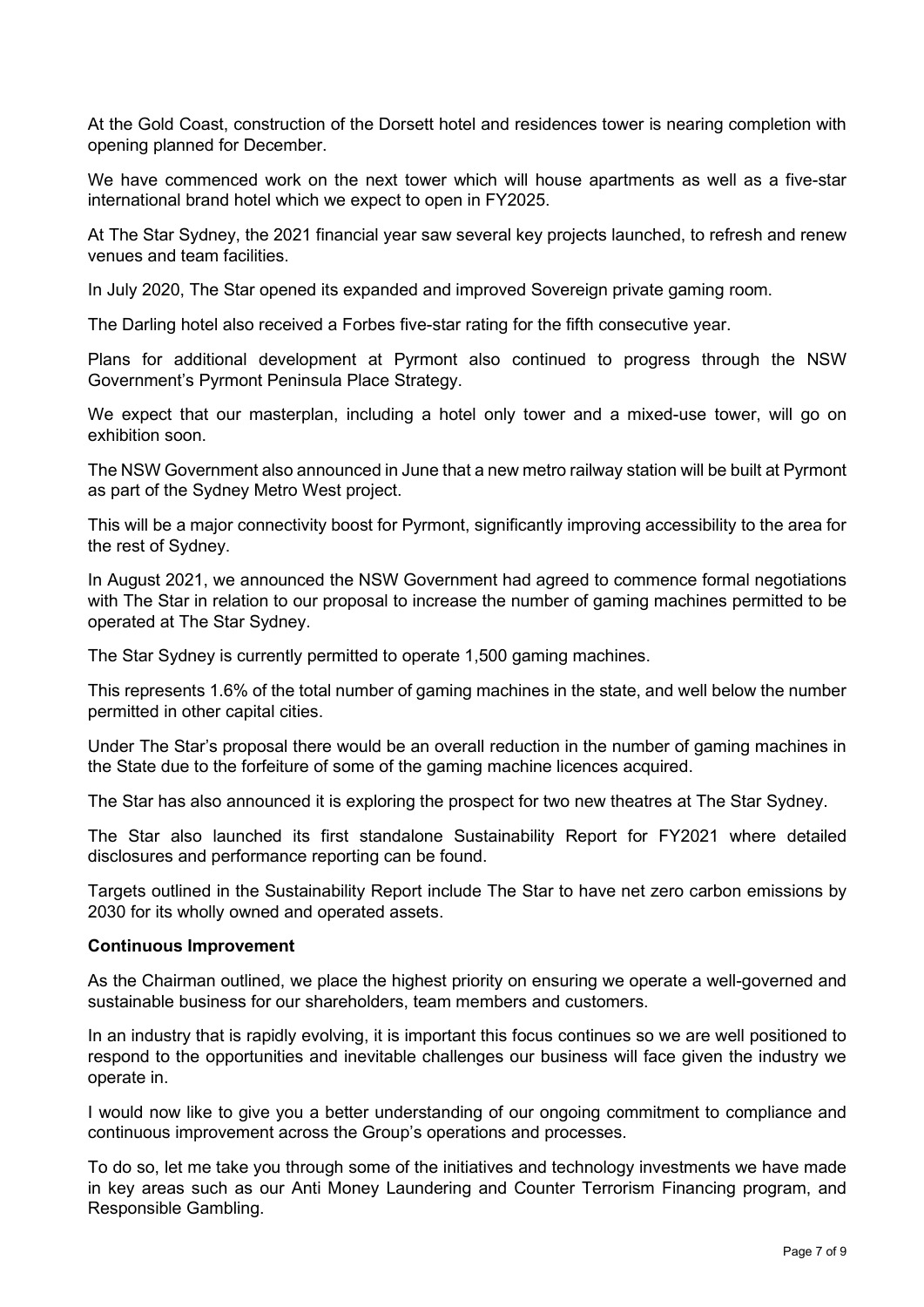The Star has implemented a new groupwide AML compliance management system that delivers us a single and centralised repository for all AML related customer data and AML program information.

It also provides consistent AML compliance processes across all of The Star's properties, a holistic view of customer activities and risk, and integration with Know Your Customer information databases.

In parallel, new and purpose built automated transaction monitoring capability has also been implemented.

This system further enhances The Star's existing capabilities to combat money laundering and detect potential suspicious matters.

We believe that we have made very good progress in this area and we have a range of further improvement initiatives under development.

In regards to Responsible Gambling (**RG**), The Star has identified RG as its most material environmental, social and governance issue.

We strive to proactively address community concerns about gambling, and approach Responsible Gambling with a focus on early interaction and continued improvement.

Our program includes:

- A dedicated RG team at each property;
- Self-exclusion and operator-initiated exclusions;
- Comprehensive and compulsory training for all employees;
- Data analytics to identify risks and allow for early intervention;
- RG risk reviews of new products;
- Counselling, support services and information including operator funded treatment services; and
- A pre-commitment system that allows slots playing loyalty members to set time and money limits.

In 2018 we reviewed our Responsible Gambling Policy to validate its relevance and ensure alignment with industry best practice, global harm minimisation trends and regulatory compliance.

However, The Star recognised there is always more that can be done, and a five-year strategy was developed and launched the same year.

The three key initiatives of this strategy were:

- Guest Support Centres at each property, where guests can speak to trained and qualified staff in a safe and private setting;
- The creation of a guest support advocates network senior operational staff who have completed advanced training to observe and report indicators of problem gambling and to interact with our guests; and
- A time play management system that is connected to the use of loyalty cards.

From a governance perspective, the People Culture and Social Responsibility Committee of the Board approved the five-year RG Strategy and receive ongoing quarterly reports on the RG program.

We have a commitment to, and a focus on, AML and RG programs – and we are driven to deliver continuous improvement in these areas.